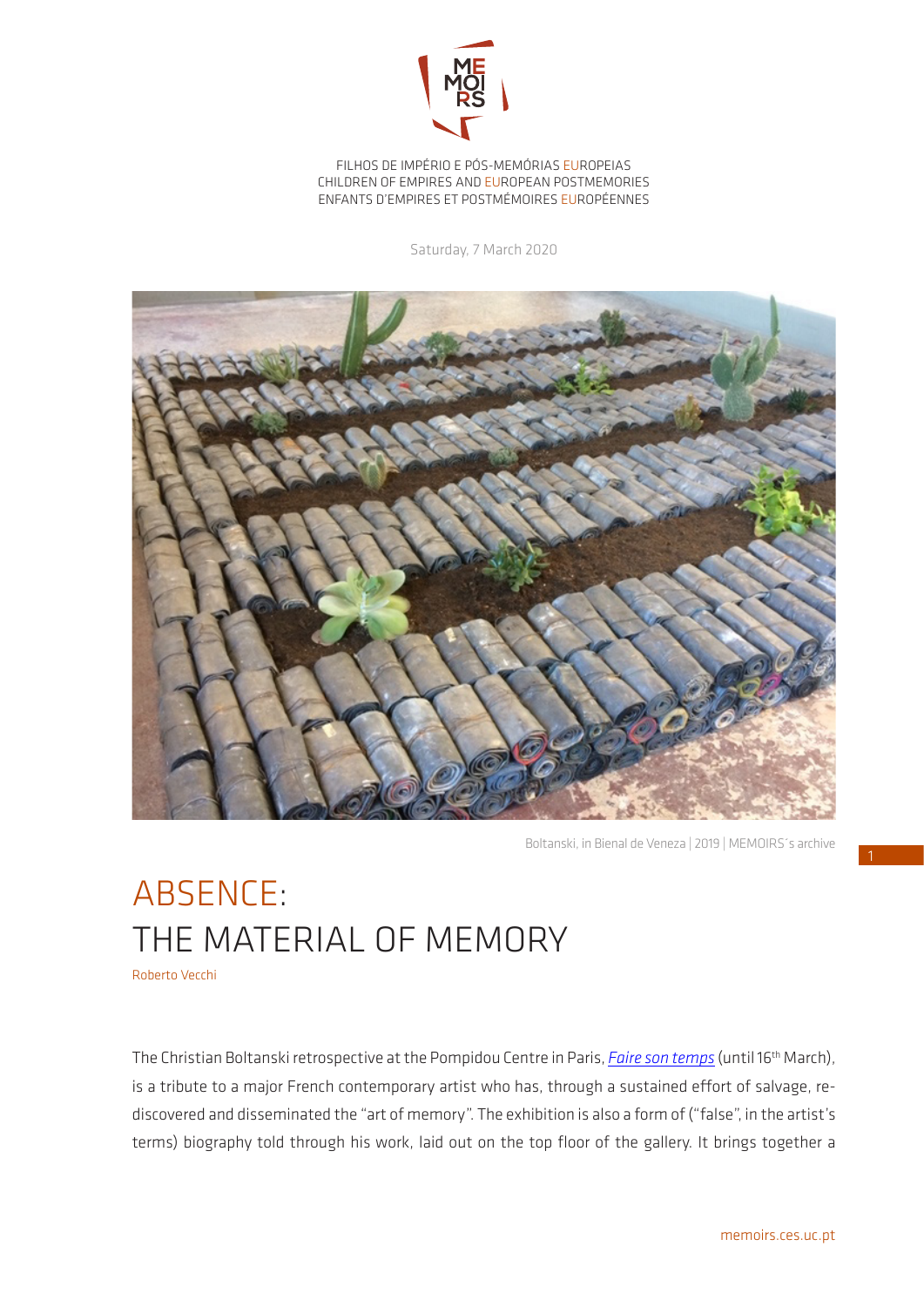

variety of objects: photographs, installations, paintings, material objects and more. What is surprising about this homage – 35 years since the first retrospective put on by the Pompidou – is how a relentless international artistic life of over half a century manages to maintain a deep line of coherence in spite of its broad and multi-directional development. It is as if everything holds together around a vast repertoire of themes that concentrate (return, we might say) on a single theme: desperate resistance to the inexorability of loss -- of the past, of life, memory, pain, justice and the scars of history.

In this sense, Boltanski is an exemplary figure for the idea of the contemporary as elaborated in a much-read essay by Giorgio Agamben: "the contemporary is what keeps its gaze fixed on its own time, perceiving it not in the light, but in the darkness" (*What is an Apparatus? And Other Essays*, 2009). It is this darkness of another time, a palpating and hidden archaism, that feeds Boltanski's art. An untiring interrogation of irredeemable, unspoken loss, and of a past whose lives and objects have drained entirely away.

In the shadow of this past, diverse aesthetic approaches intersect. Presenting the exhibition, Boltanski himself comments, not without irony, that his work has become inscribed in "supplementary time" because there are at least three aesthetic phases that the artist himself can identify: 1969-1980, in which photography and family photo albums define a style which is at once happy and tragic; 1984- 2000, the shadow period, in which childhood and memories reemerge, as in *Leçons de ténèbres*; and finally 2000-2005, when the work of memory takes centre stage once again.

Born in 1944, Boltanski's sensitivity to the catastrophe of the Holocaust is strengthened by familial links. Through art, Boltanski challenges extinction, death and destruction, without the ruination that would posthumously and urgently enable the salvage of some meaning or trace of what is absolutely past. The autobiographical form itself is constituted by the extreme force of pushing both life and voice towards the contingency of death; that which autobiography implies is impossible. Within the force field of the 20<sup>th</sup> century the French artist acts out his own distinctive style in the production of absence and invisibility that Gérard Wajcman calls the absolute heart of the century of extremes. Yet the artistic act cannot be based on filling voids. This would result in an art that fetishizes absences through false and inadequate correlations.

His body is at one with the traumas of history, above all from the 80s on, when the theme of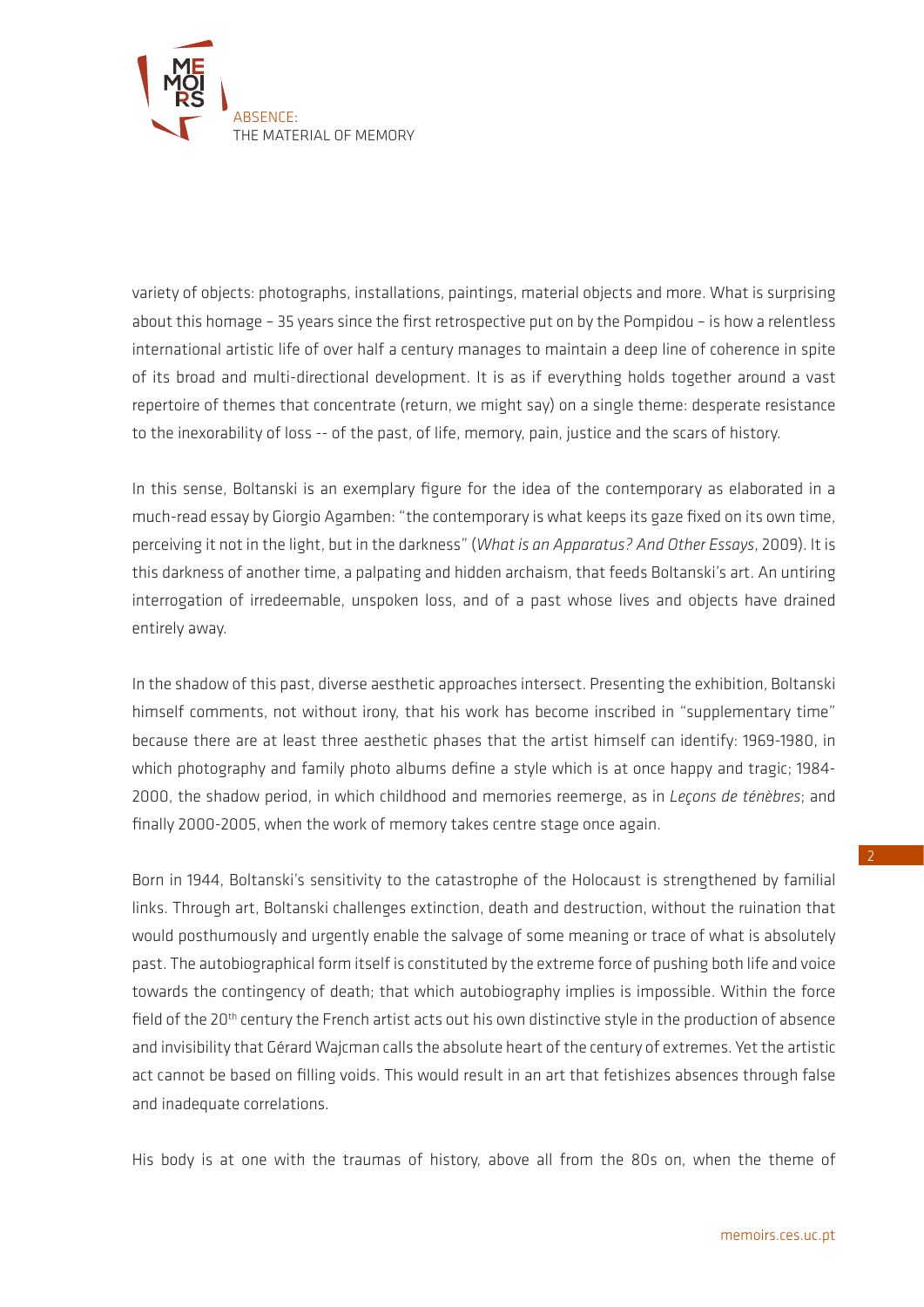

extermination gradually grew to be more important than the recollection of family history, and then became a permanent battlefield of artistic choice. This theme intersects deeply with the work of memory through a number of surprising works: *Les Archives de C.B.*, a mosaic of photographs in black and white; the papers, lights and threads that introduce *Reliquaire* (1990), a montage of hyperilluminated portraits that become spectral images; the geometric composition of hundreds of "human" faces of *Menschlich* (1994); or the series *Les regards* (1998-2001) that attend to the detail of looking.

However, it is impossible to put together a thematic genealogy, because of the surprises that the artist always throws up. It is better to reflect on materials and gestures that allow us to capture how behind the work is the real: the unrepresentable, unspeakable, opaque object that interests Boltanski. Death or extermination. Emotions that leave no trace. We cannot forget here the installation from the Grand Palais in 2010. The rooms were left deliberately unheated and in the cold air, up against a wall, was a column of numbered metal boxes and three rows of dresses laid out among into 23 rectangles, posts and lights. Everything like in an extermination camp. At the bottom, a 20-metre deep pile of clothes, where a crane endlessly picked up garments and dropped them on the floor. The technology of destroying lives, efficiently, inexorably, shockingly. The accumulated clothes became a metonym for destroyed lives. Total disqualification. *Personnes*, the installation was called. The nothingness of the body made meat. This mediated use of materials identified a form for recounting, and an expression for the unsayable. It emerged from the experience of Boltanski's *Vêtements* of 1988 that may not initially have thought of itself in this way, but became a route to present the catastrophe of unrepresentable extermination.

The project *La maison manquante* (1990) is an even more radical act dedicated to representing the Holocaust. It is configured as the mobile, pulsing heart of Boltanski's work. It reveals, above all, the counter-monumentalism of making art through absence. The Senate of Berlin invited the French artist to make a work about the reunification of the city after the division which the dark core of the twentieth century had forced upon it. In East Berlin, in the neighbourhood of Scheunenviertal, where East European Jews lived before being deported and killed, Boltanski spectrally reconstructed, through absence, a house between two buildings that had not been destroyed by the bombing. On the walls of the surviving houses, plaques were attached at the heights of each story. Based on deep research, they testify to names, professions and dates of arrest and death. Based on inscriptions placed at phantom points on the two walls, it is possible to conclude that something has happened to the people who lived